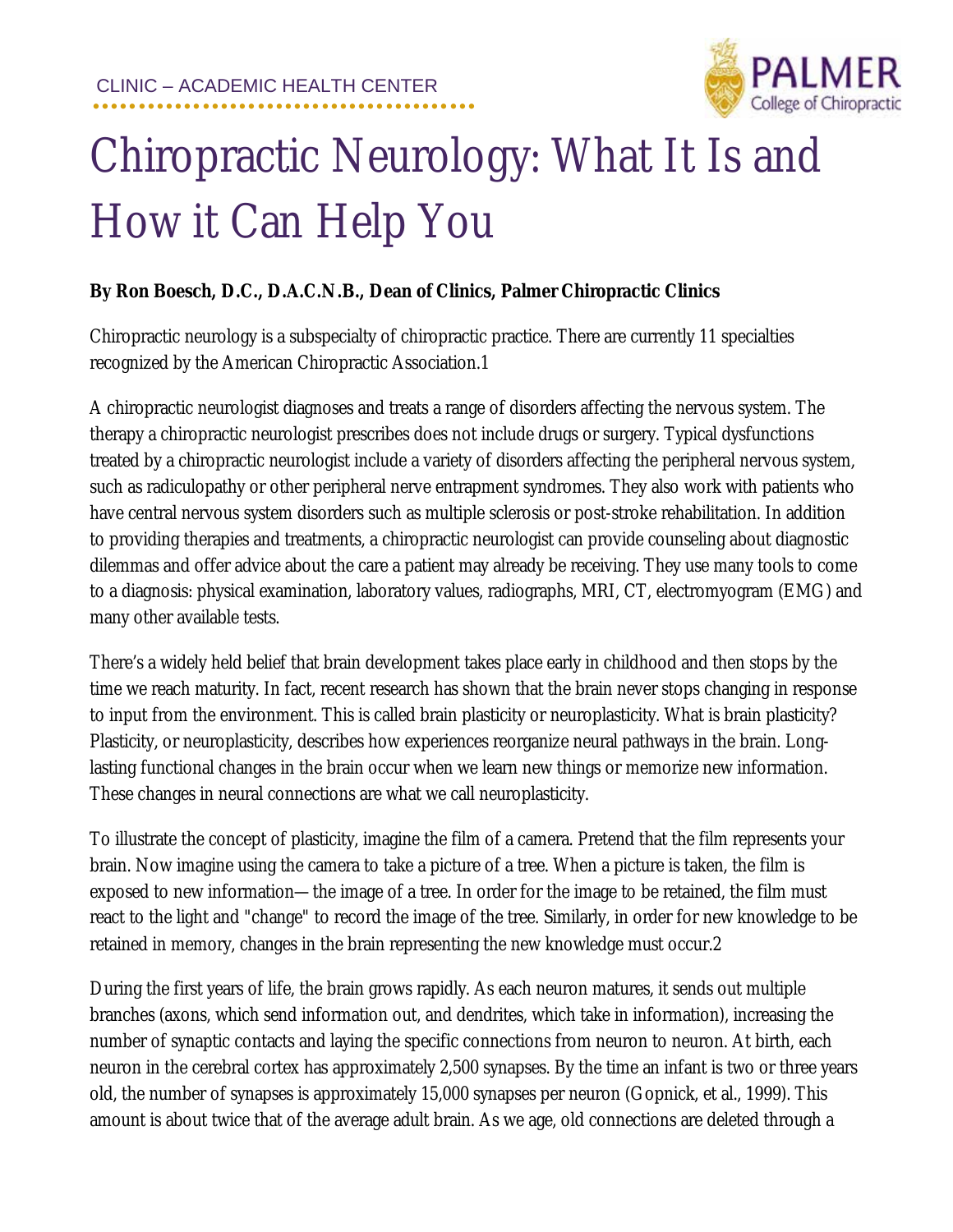process called synaptic pruning. It is plasticity that enables the process of developing and pruning connections, allowing the brain to adapt itself to its environment.

Sensory information gathered by receptors in the muscles and joints, for example, can alter the function of brain systems, which in turn affect the function of those receptors. The chiropractic neurologist is trained in these therapy modalities, that is, therapies informed by an understanding of the brain's role in joint and muscle dysfunction.

Humans have many kinds of sense receptors, which we use to gather information about the world around us and within our own bodies. An example is the rods and cones in the eye's retina, which we use for detecting color, shape and movement. Another one is mechanoreceptors; these receptor cells are sensitive to mechanical stimulation such as touch, pressure and tension. We have mechanoreceptors in our skin as well as our muscles and joints for a sense called proprioception. Proprioception is the unconscious sense that allows your brain to know where your body parts are and what they're doing at all times. If you close your eyes and touch your finger to your nose, your sense of proprioception is at work.

All of the sense receptors connect to nerves that in turn connect to the spine and brain. As sensory input is routed through the nervous system, it alters the function and structure of the brain on an ongoing basis to maintain normal function. The brain in turn uses sensory input to regulate the body, constantly sending information and instructions back to all body parts. All of those instructions depend ultimately on the position and movement of your joints, which are thus integral to your nervous system. In this integrated system, a change in one part can't help but affect all the others. For example, the biomechanics of a joint can be altered by injury, poor posture or repetitive stress.

Having in-depth knowledge of both the central and peripheral nervous system makes the chiropractic neurologist a valuable resource for helping other clinicians in managing patients who have overlapping symptoms or who aren't responding to care. Together with other health care providers on the team, they can help design a management plan that is specifically tailored to the patient's condition.

Using their knowledge of the nervous system and how it can help reduce pain and improve function is the goal of the chiropractic neurologist. Many components are necessary for chiropractic neurologists to develop the management plan for a patient. First is the determination of the cause of the problem; this will set the tone for how the condition is treated. Treatment basically covers three main areas: chiropractic care, nutrition and exercise.

First is chiropractic care that is appropriate for the individual. Conditions and symptoms evaluated by the chiropractic neurologist are varied. They include but are not limited to the following: low back pain, neck pain, joint pain, nerve pain or numbness, tingling, headaches, irregular movements, muscle spasms, unusual sensations and many other symptoms. Spinal and joint manipulation by chiropractors has been